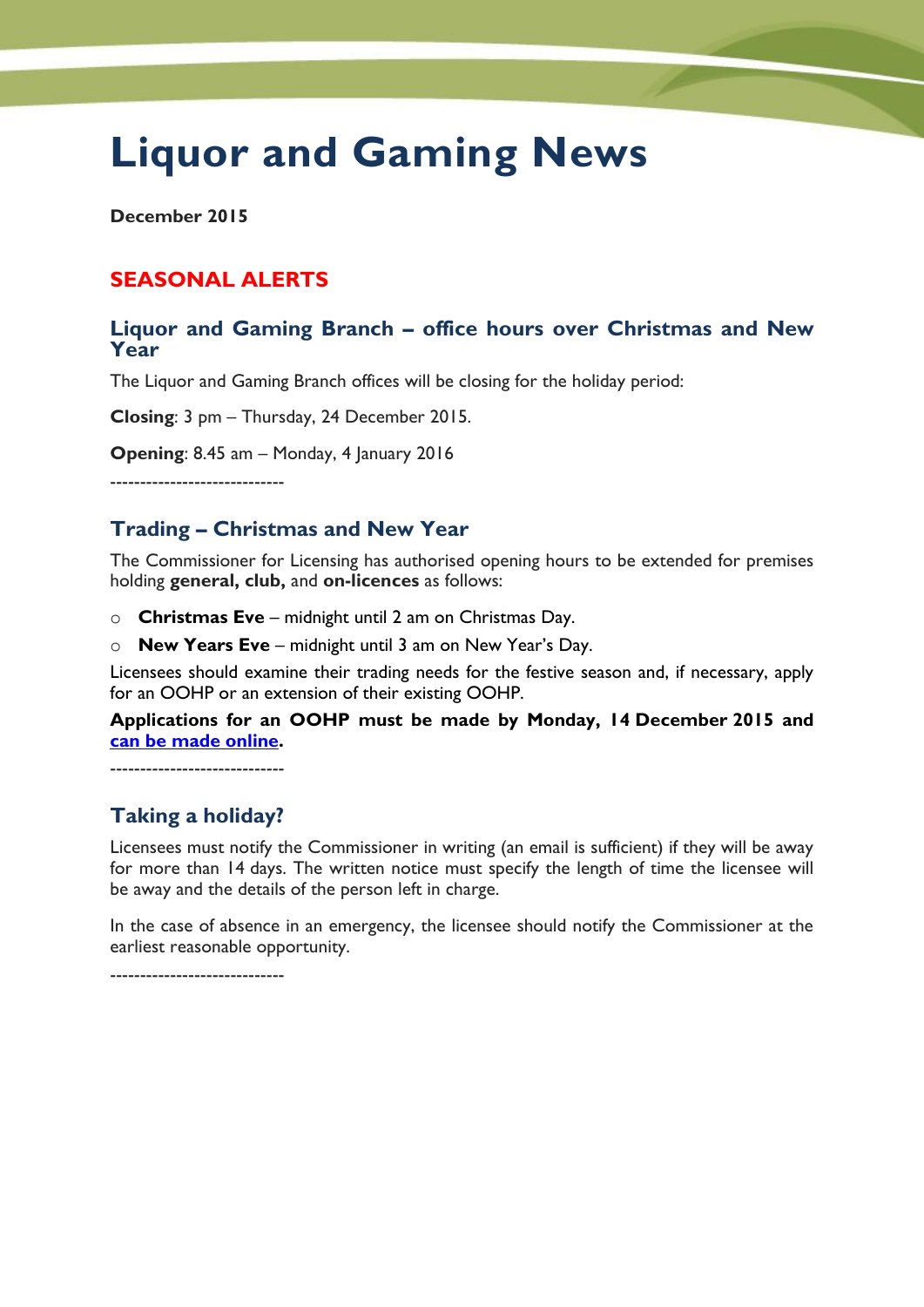#### **REGULATORY NEWS**

#### **Amendments to the Liquor Licensing Act**

The Liquor Licensing Amendment Bill 2015 passed through both houses of Parliament on 19 November 2015. This is the culmination of over two years of work which included a discussion paper, a proposal paper and lengthy consultation with industry and other stakeholders.

Next steps include drafting guidelines and regulations, and communicating the new requirements to stakeholders before proclamation of the legislation which is expected in late March/early April 2016.

The Branch would like to thank all stakeholders who participated in the review.

-----------------------------

#### **Social and Economic Impact Study of Gambling in Tasmania**

The third Social and Economic Impact Study of Gambling in Tasmania is now complete. A consortium led by ACIL Allen Consulting Pty Ltd completed the study, which was undertaken in two parts.

Part A, completed in December 2014 and tabled in Parliament in March 2015, fulfils the legislative requirement for the Treasurer to undertake a prevalence study of gambling. It provides an update of components from the first and second studies with an analysis of key trends and comparisons with other states and previous Tasmanian studies, including, but not limited to an update of the gambling industry structure and characteristics; changes and trends in gambling behaviour; and revenue. Part A also provides an update of the social and economic impacts of gambling in the same local government areas included in the 2011 study.

Part B, completed and tabled in Parliament in November 2015, assesses the harm minimisation measures that were put in place in Tasmania since the first study in 2008, with a particular focus on the Responsible Gambling Mandatory Code of Practice for Tasmania. It comprises a longitudinal study with first contact made during the 2011 study and the latest contact made in December 2014, as well as in depth interviews and consultations.

The third study is available on [our website](http://www.treasury.tas.gov.au/domino/dtf/dtf.nsf/6044ee0c1cf958a2ca256f2500108bba/c4d6d16c4aac53c9ca257d8200177256?OpenDocument) in three volumes, supplementary material and a summary report.

-----------------------------

#### **Tasmanian Gaming Commission Annual Report**

The *Tasmanian Gaming Commission 2014-15 Annual Report* was tabled in Parliament at the end of October, [and is available on our website.](http://www.treasury.tas.gov.au/domino/dtf/dtf.nsf/LookupFiles/TGC2014-15AnnualReport.pdf/$file/TGC2014-15AnnualReport.pdf)

-----------------------------

#### **Annual licence fee – a reminder**

Liquor licensees will receive an invoice for payment for the annual fee in January 2016 advising the due amount and payment options available.

If the annual fee is not paid by 31 March 2016, an additional fee of 10 per cent of the amount due is payable.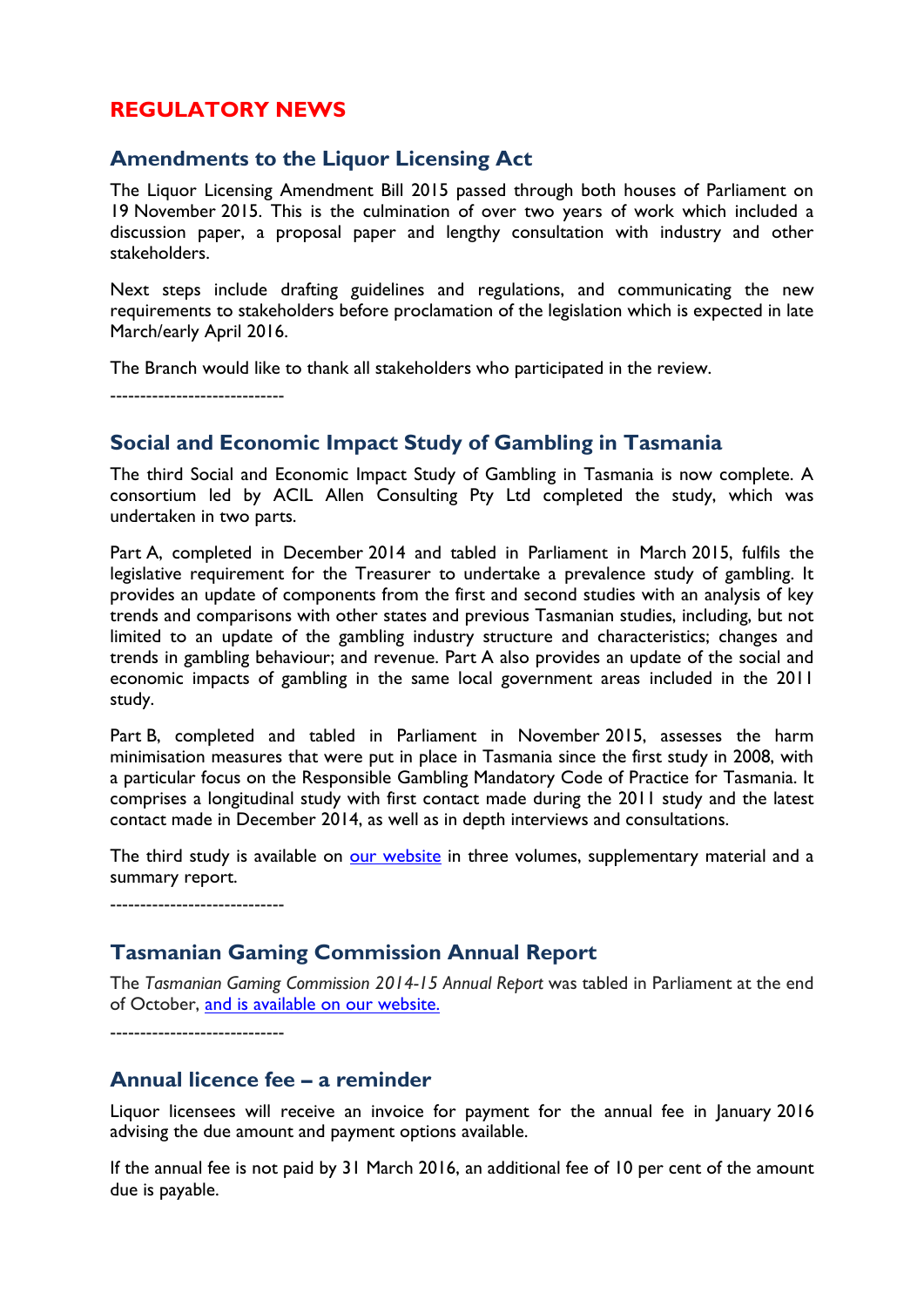To assist in this process Licensees are reminded to email any changes to contact details or postal addresses to [licensing@treasury.tas.gov.au.](mailto:licensing@treasury.tas.gov.au) If the licensed premises is no longer operating, the licensee may surrender the liquor licence to avoid invoices being raised.

-----------------------------

#### **Fines against Wrest Point Hotel Casino**

The Commission has recently issued two fines to ANH – Wrest Point Hotel Casino. These fines are for allowing a gaming machine to function in a manner in which it was not designed or programmed to function:

- \$17 500 for a breach detected in April 2015 in relation to having incorrect button panels in place; and
- \$23 100 for a breach detected in July 2015 in relation to having incorrect button panels in place.

The level of the most recent fine reflects the seriousness with which the Commission views such breaches and the Commission's commitment to ensuring that the gambling industry in Tasmania is strongly regulated.

-----------------------------

#### **New fax number**

Please note that the Hobart and Launceston offices of the Liquor and Gaming Branch have a new fax number (03) 6173 0218.

-----------------------------

## **Gaming Venues – Use of Unlicensed Staff could cost you big \$\$\$**

A gaming venue operator must not employ or use the services of a person to exercise or perform any function of a special employee. To do so is an offence that could attract a fine of up to \$7 700. If in any doubt regarding an employee's licence status please contact the Liquor and Gaming Branch on 6166 4040.

#### **What are the functions of a special employee?**

Whilst employed by the holder of a licensed premises gaming licence the following are prescribed duties for a special employee;

- supervise and control:
	- (a) a game of keno;
	- (b) gaming machine gaming;
- make minor adjustments to a gaming machine;
- make payouts to players from a gaming machine;
- issue keno tickets:
- undertake duties set out in any control system procedures or manuals applicable to the licence holder that the employee works for.

-----------------------------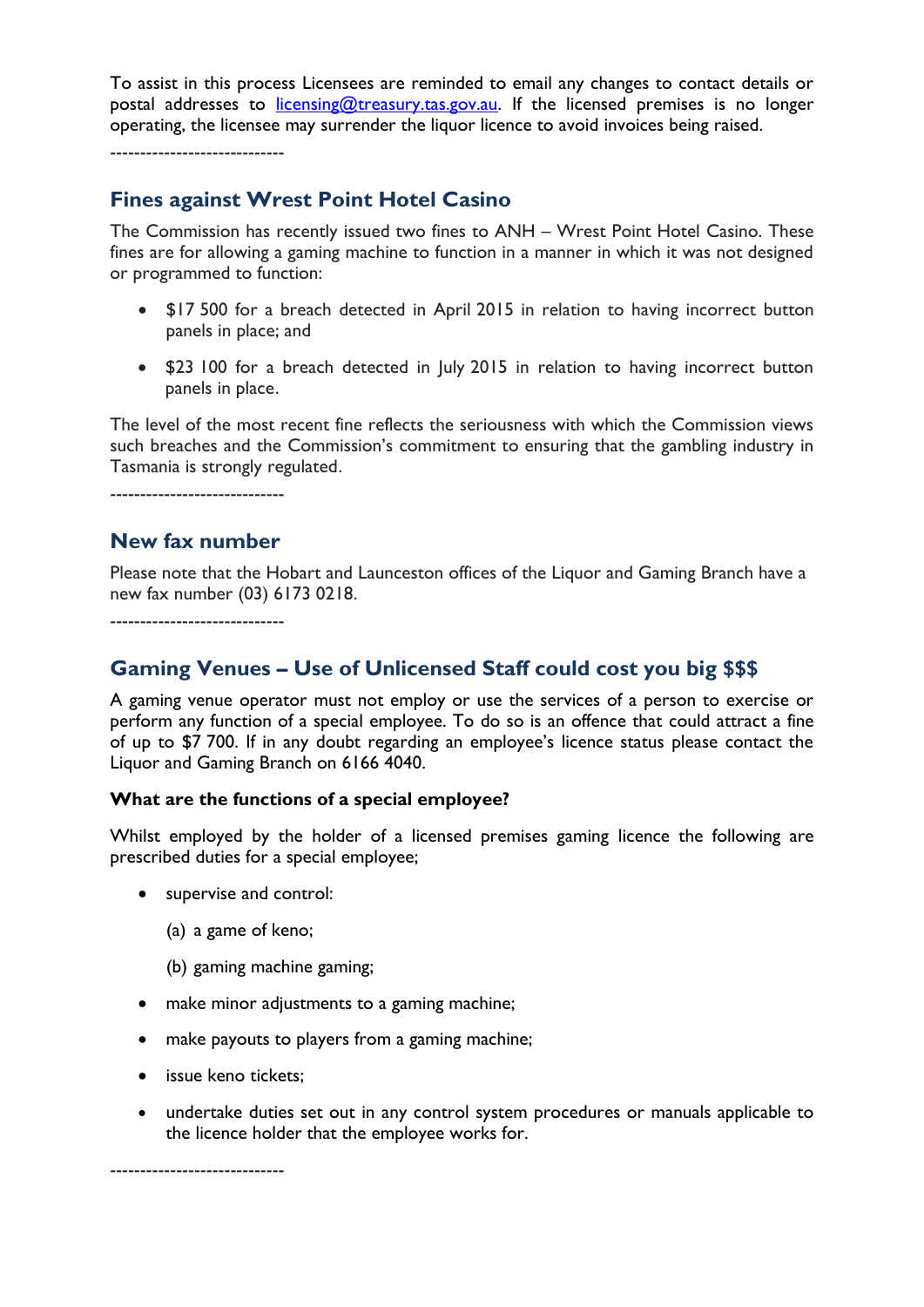#### **Advertising of gambling products – responsible gambling message**

Licensed Premises Gaming (LPG) licence holders are reminded that, in accordance with the Responsible Gambling Mandatory Code of Practice for Tasmania, responsible gambling messages must be included in all advertising of gambling products. Licensees should particularly note that this includes internet advertising.

The [Tasmanian Liquor and Gaming Commission Licensed Premises Gaming Licence Rules](http://www.treasury.tas.gov.au/domino/dtf/dtf.nsf/LookupFiles/LPGrules2014.PDF/$file/LPGrules2014.PDF) includes the following requirement in relation to advertising:

13.1 All advertising of gambling products by LPG operators must:

m) Include responsible gambling messages in all media (including internet) advertising that incorporates the name and telephone number for the Gambling Helpline, to a size and form which meets the requirements of the *Tasmanian Gaming Commission Gambling Product Advertising Standards* document.

A [fact sheet](http://www.treasury.tas.gov.au/domino/dtf/dtf.nsf/LookupFiles/GamblingProductAdvertisingStandardsFactSheet.PDF/$file/GamblingProductAdvertisingStandardsFactSheet.PDF) is available which provides examples and advice to licence holders advertising under the Gambling Product Advertising Standards.